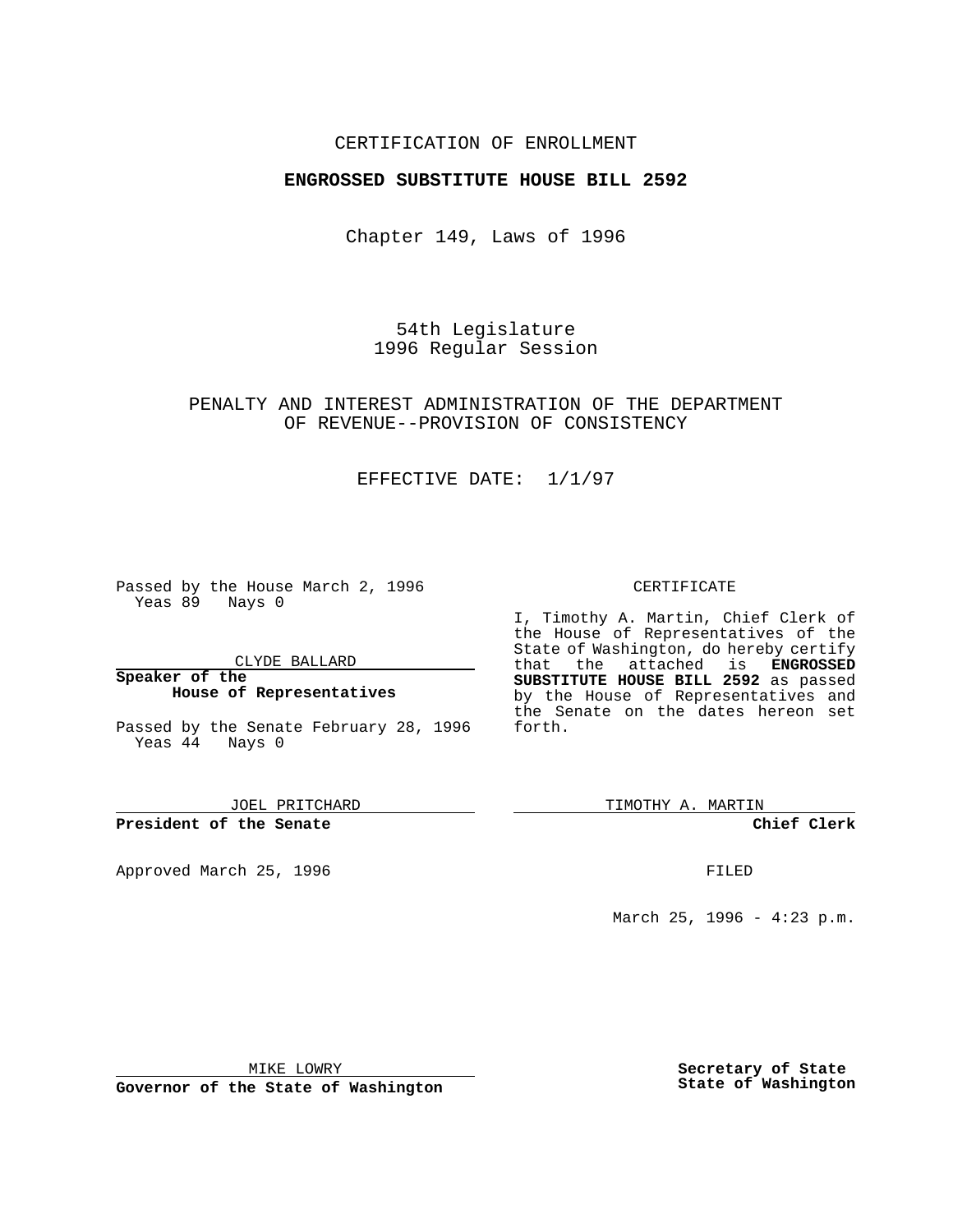## **ENGROSSED SUBSTITUTE HOUSE BILL 2592** \_\_\_\_\_\_\_\_\_\_\_\_\_\_\_\_\_\_\_\_\_\_\_\_\_\_\_\_\_\_\_\_\_\_\_\_\_\_\_\_\_\_\_\_\_\_\_

\_\_\_\_\_\_\_\_\_\_\_\_\_\_\_\_\_\_\_\_\_\_\_\_\_\_\_\_\_\_\_\_\_\_\_\_\_\_\_\_\_\_\_\_\_\_\_

AS AMENDED BY THE SENATE

Passed Legislature - 1996 Regular Session

#### **State of Washington 54th Legislature 1996 Regular Session**

**By** House Committee on Finance (originally sponsored by Representatives B. Thomas, Morris and Boldt; by request of Department of Revenue)

Read first time 02/06/96.

 AN ACT Relating to penalty and interest administration of the department of revenue; amending RCW 82.32.050, 82.32.190, 82.32.200, 82.45.100, 82.45.150, 82.24.120, 82.24.180, 82.24.270, 82.24.280, 63.29.340, 54.28.060, 83.100.070, 83.100.130, 82.32.090, 54.28.040, 82.32.105, and 82.12.045; adding a new section to chapter 83.100 RCW; creating a new section; and providing an effective date.

BE IT ENACTED BY THE LEGISLATURE OF THE STATE OF WASHINGTON:

 NEW SECTION. **Sec. 1.** The legislature finds that a consistent application of interest and penalties is in the best interest of the residents of the state of Washington. The legislature also finds that the goal of the department of revenue's interest and penalty system should be to encourage taxpayers to voluntarily comply with Washington's tax code in a timely manner. The administration of tax programs requires that there be consequences for those taxpayers who do not timely satisfy their reporting and tax obligations, but these consequences should not be so severe as to discourage taxpayers from voluntarily satisfying their tax obligations.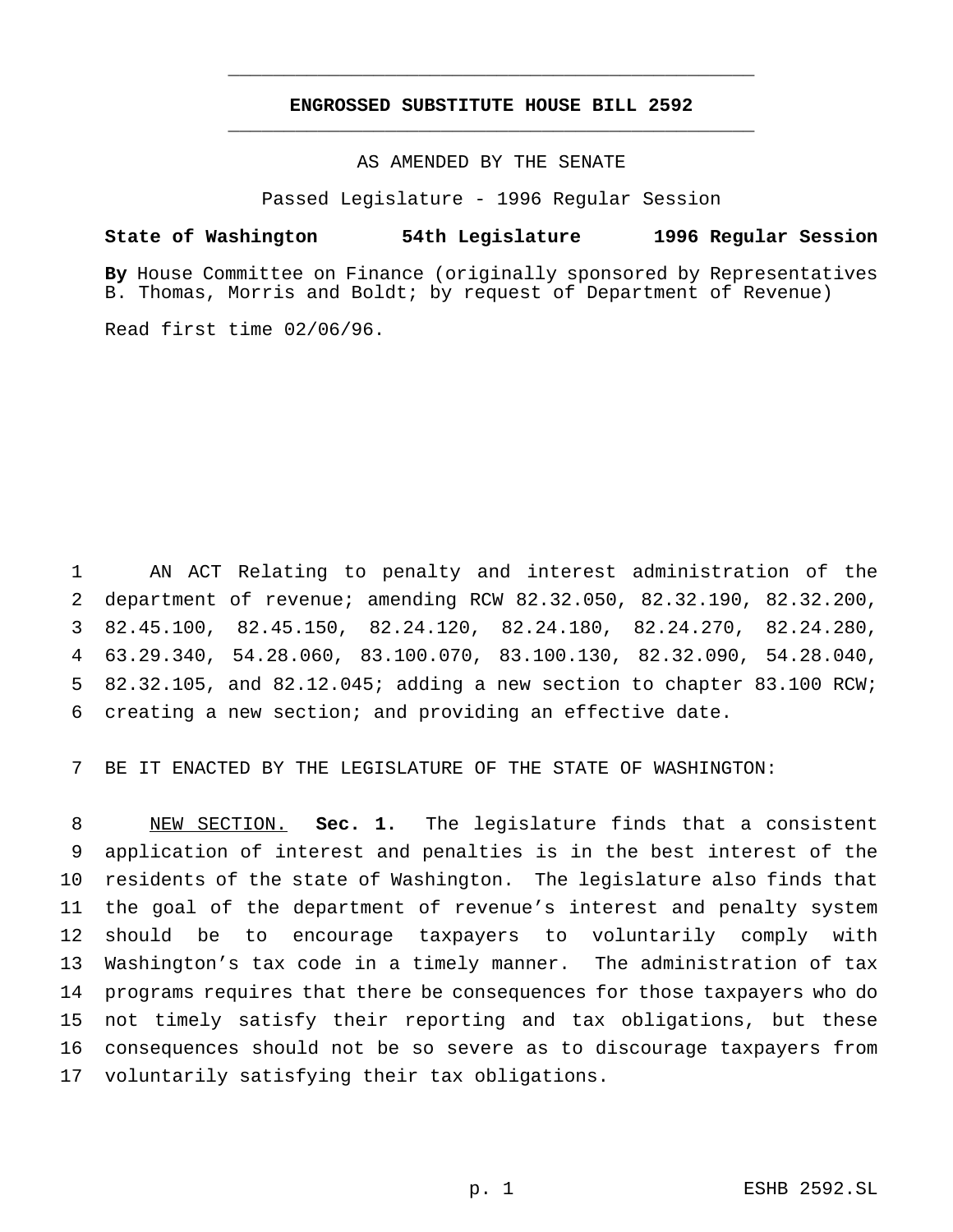It is the intent of the legislature that, to the extent possible, a single interest and penalty system apply to all tax programs administered by the department of revenue.

 **Sec. 2.** RCW 82.32.050 and 1992 c 169 s 1 are each amended to read as follows:

 (1) If upon examination of any returns or from other information obtained by the department it appears that a tax or penalty has been paid less than that properly due, the department shall assess against the taxpayer such additional amount found to be due and shall add 10 thereto interest on the tax only at the rate of nine percent per annum from the last day of the year in which the deficiency is incurred until the date of payment for tax liabilities arising before January 1, 1992. For tax liabilities arising after December 31, 1991, until the date of payment, the rate of interest shall be variable and computed as provided in subsection (2) of this section. The rate so computed shall be adjusted on the first day of January of each year. The department shall notify the taxpayer by mail of the additional amount and the same shall become due and shall be paid within thirty days from the date of the notice, or within such further time as the department may provide.

 (2) For the purposes of this section, the rate of interest to be charged to the taxpayer shall be an average of the federal short-term rate as defined in 26 U.S.C. Sec. 1274(d) plus two percentage points. The rate shall be computed by taking an arithmetical average to the nearest percentage point of the federal short-term rate, compounded annually, for the months of January, April, July, and October of the immediately preceding calendar year as published by the United States secretary of the treasury.

 (3) No assessment or correction of an assessment for additional taxes, penalties, or interest due may be made by the department more than four years after the close of the tax year, except (a) against a taxpayer who has not registered as required by this chapter, (b) upon a showing of fraud or of misrepresentation of a material fact by the taxpayer, or (c) where a taxpayer has executed a written waiver of such limitation. The execution of a written waiver shall also extend the period for making a refund or credit as provided in RCW 82.32.060(2). (4) For the purposes of this section, "return" means any document 37 a person is required by the state of Washington to file to satisfy or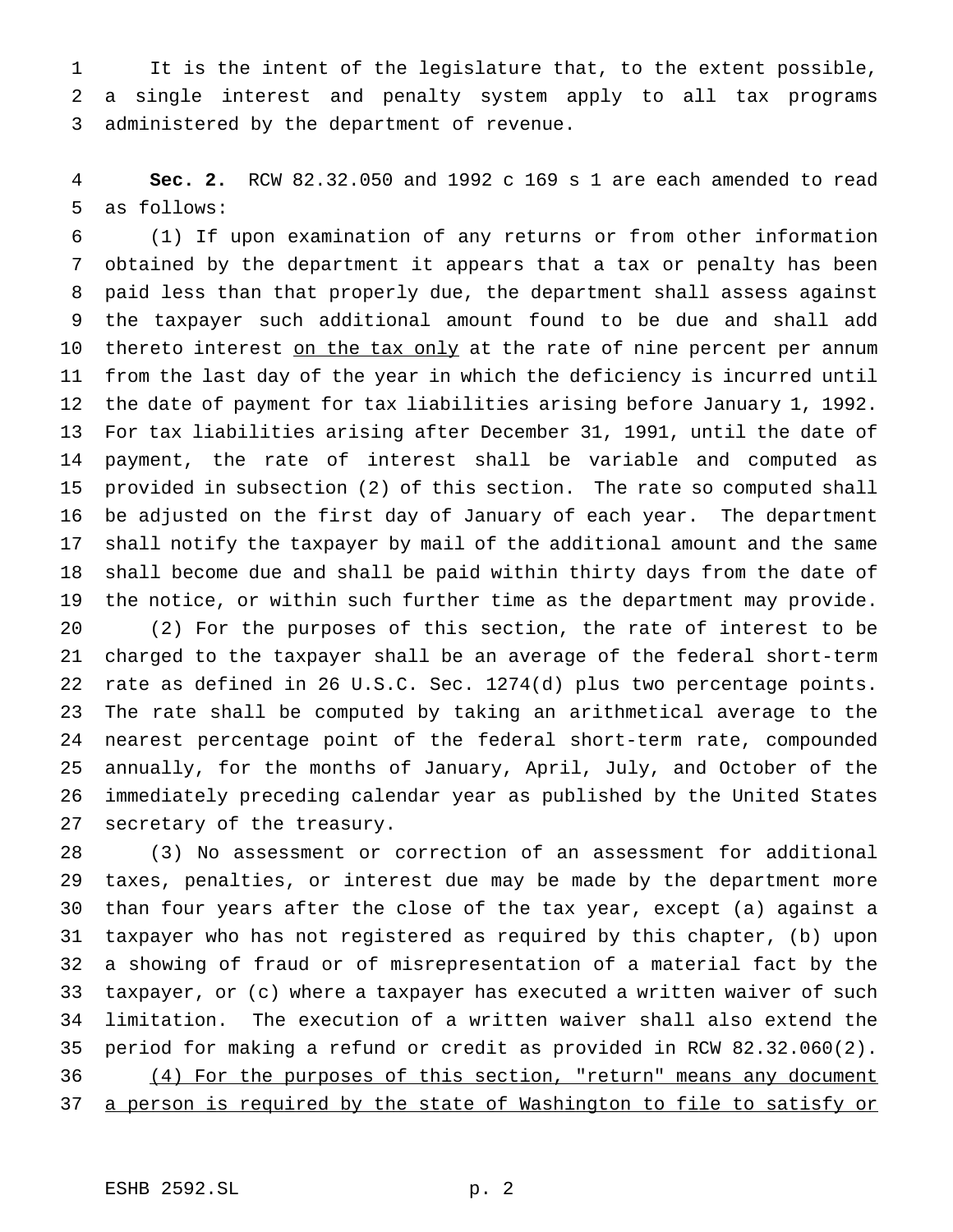# establish a tax or fee obligation that is administered or collected by

## the department of revenue and that has a statutorily defined due date.

 **Sec. 3.** RCW 82.32.190 and 1971 ex.s. c 299 s 21 are each amended to read as follows:

 (1) The department, by its order, may hold in abeyance the collection of tax from any taxpayer or any group of taxpayers when a question bearing on their liability for tax hereunder is pending before 8 the courts( $\left(\div\right)$  PROVIDED, That)). The department may impose such conditions as may be deemed just and equitable and shall require the payment of interest at the rate of three-quarters of one percent of the amount of the tax for each thirty days or portion thereof from the date 12 upon which such tax became due until the date of payment.

13 (2) Interest imposed under this section for periods after the 14 effective date of this act shall be computed on a daily basis at the 15 rate as computed under RCW 82.32.050(2). The rate so computed shall be 16 adjusted on the first day of January of each year. Interest for taxes held in abeyance under this section before the effective date of this 18 act but outstanding after the effective date of this act shall not be recalculated but shall remain at three-quarters of one percent per each 20 thirty days or portion thereof.

 **Sec. 4.** RCW 82.32.200 and 1975 1st ex.s. c 278 s 83 are each amended to read as follows:

23 (1) When any assessment or additional assessment has been made, the taxpayer may obtain a stay of collection, under such circumstances and for such periods as the department of revenue may by general regulation provide, of the whole or any part thereof, by filing with the department a bond in an amount, not exceeding twice the amount on which stay is desired, and with sureties as the department deems necessary, conditioned for the payment of the amount of the assessments, collection of which is stayed by the bond, together with the interest thereon at the rate of one percent of the amount of such assessment for 32 each thirty days or portion thereof from the ((due date thereof until 33 paid)) date the bond is filed until the date of payment.

 (2) Interest imposed under this section after the effective date of 35 this act shall be computed on a daily basis on the amount of tax at the rate as computed under RCW 82.32.050(2). The rate so computed shall be 37 adjusted on the first day of January of each year. Interest for bonds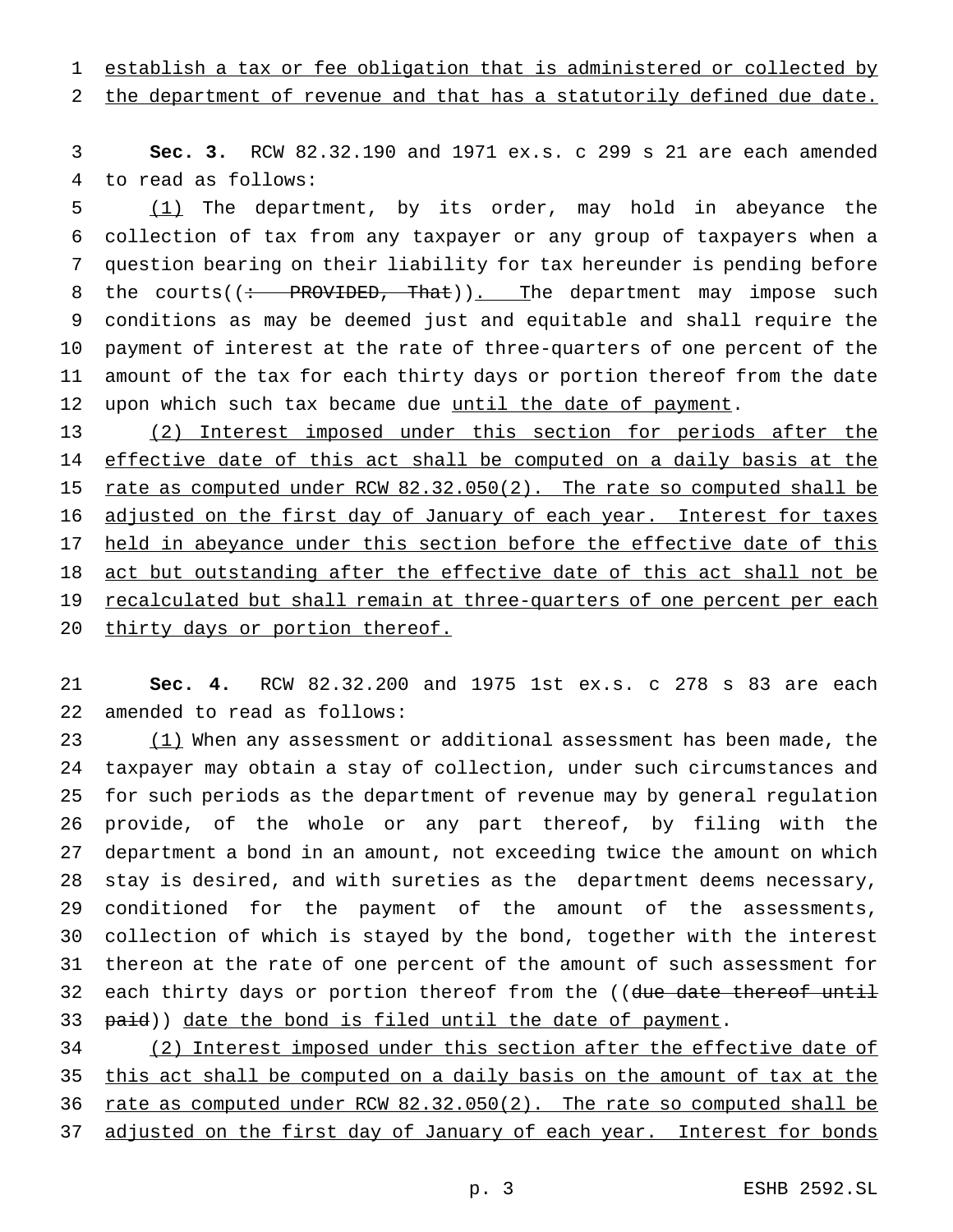1 filed before the effective date of this act but outstanding after the effective date of this act shall not be recalculated but shall remain 3 at one percent per each thirty days or portion thereof.

 **Sec. 5.** RCW 82.45.100 and 1993 sp.s. c 25 s 507 are each amended to read as follows:

 (1) Payment of the tax imposed under this chapter is due and payable immediately at the time of sale, and if not paid within 8 ((thirty days)) one month thereafter shall bear interest at the rate of one percent per month from the time of sale until the date of payment. (2) In addition to the interest described in subsection (1) of this section, if the payment of any tax is not received by the county treasurer or the department of revenue, as the case may be, within 13 ((thirty days)) one month of the date due, there shall be assessed a penalty of five percent of the amount of the tax; if the tax is not 15 received within ((sixty days)) two months of the date due, there shall 16 be assessed a total penalty of ten percent of the amount of the tax; 17 and if the tax is not received within ((ninety days)) three months of the date due, there shall be assessed a total penalty of twenty percent of the amount of the tax. The payment of the penalty described in this subsection shall be collectible from the seller only, and RCW 82.45.070 does not apply to the penalties described in this subsection.

 (3) If the tax imposed under this chapter is not received by the due date, the transferee shall be personally liable for the tax, along with any interest as provided in subsection (1) of this section, unless:

 (a) An instrument evidencing the sale is recorded in the official real property records of the county in which the property conveyed is located; or

 (b) Either the transferor or transferee notifies the department of revenue in writing of the occurrence of the sale within thirty days following the date of the sale.

 (4) If upon examination of any affidavits or from other information obtained by the department or its agents it appears that all or a portion of the tax is unpaid, the department shall assess against the taxpayer the additional amount found to be due plus interest and 36 penalties as provided in subsections (1) and (2) of this section. (( $H$ 37 the department finds that all or any part of the deficiency resulted 38 from an intent to evade the tax payable under this chapter, an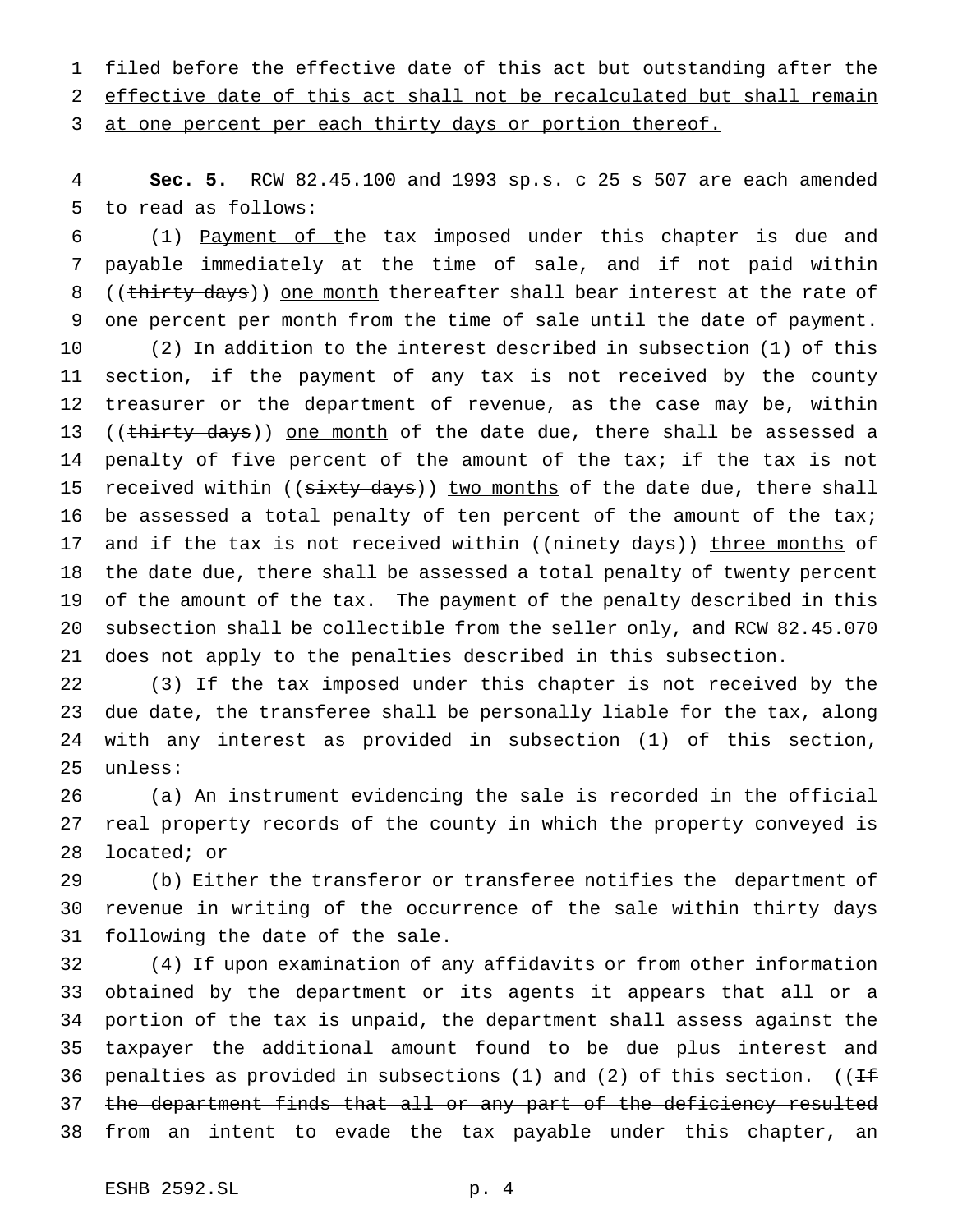additional penalty of fifty percent of the additional tax found to be 2 due shall be added.)) The department shall notify the taxpayer by mail 3 of the additional amount and the same shall become due and shall be 4 paid within thirty days from the date of the notice, or within such further time as the department may provide.

 (5) No assessment or refund may be made by the department more than four years after the date of sale except upon a showing of:

8 (a) Fraud or misrepresentation of a material fact by the taxpayer;

 (b) A failure by the taxpayer to record documentation of a sale or 10 otherwise report the sale to the county treasurer; or

 (c) A failure of the transferor or transferee to report the sale under RCW 82.45.090(2).

 (6) Penalties collected ((pursuant to)) under subsection (2) of this section and RCW 82.32.090 (2) through (6) shall be deposited in the housing trust fund as described in chapter 43.185 RCW.

 **Sec. 6.** RCW 82.45.150 and 1994 c 137 s 1 are each amended to read as follows:

 All of chapter 82.32 RCW, except RCW 82.32.030, 82.32.050, 19 82.32.140,  $((and))$  82.32.270, and  $((except for the penalties and the$ 20 <del>limitations thereon imposed by RCW</del>) 82.32.090(1) and (8), applies to the tax imposed by this chapter, in addition to any other provisions of law for the payment and enforcement of the tax imposed by this chapter. The department of revenue shall by rule provide for the effective administration of this chapter. The rules shall prescribe and furnish a real estate excise tax affidavit form verified by both the seller and the buyer, or agents of each, to be used by each county, or the department, as the case may be, in the collection of the tax imposed by this chapter, except that an affidavit given in connection with grant of an easement or right of way to a gas, electrical, or telecommunications company, as defined in RCW 80.04.010, or to a public utility district or cooperative that distributes electricity, need be verified only on behalf of the company, district, or cooperative. The department of revenue shall annually conduct audits of transactions and affidavits filed under this chapter.

 **Sec. 7.** RCW 82.24.120 and 1995 c 278 s 8 are each amended to read as follows: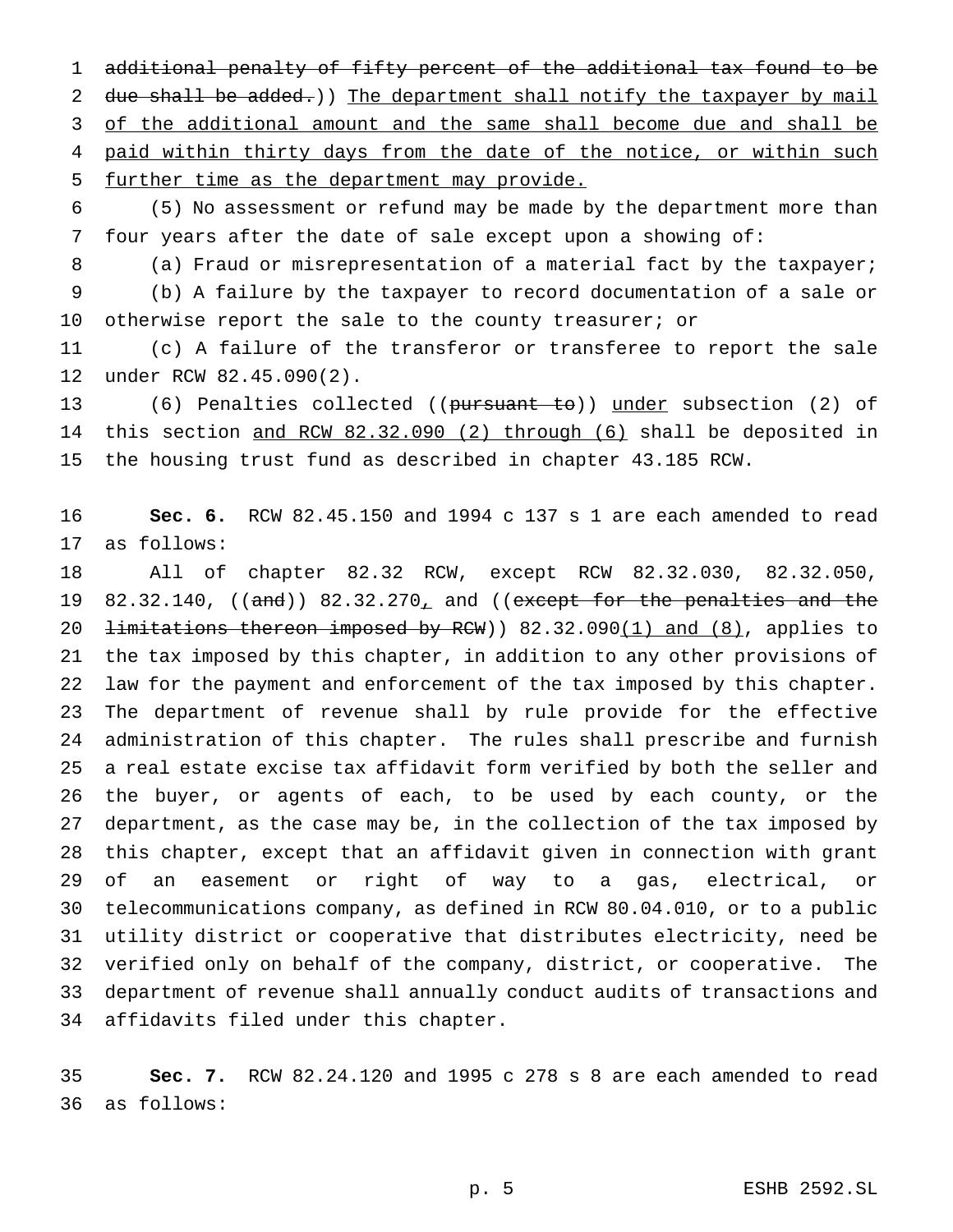(1) If any person, subject to the provisions of this chapter or any rules adopted by the department of revenue under authority hereof, is found to have failed to affix the stamps required, or to have them affixed as herein provided, or to pay any tax due hereunder, or to have violated any of the provisions of this chapter or rules adopted by the department of revenue in the administration hereof, there shall be assessed and collected from such person, in addition to any tax that may be found due, a remedial penalty equal to the greater of ten dollars per package of unstamped cigarettes or two hundred fifty 10 dollars, plus interest ((thereon)) on the amount of the tax at the rate as computed under RCW 82.32.050(2) from the date the tax became due 12 until the date of payment, and upon notice mailed to the last known address of the person. The amount shall become due and payable in thirty days from the date of the notice. If the amount remains unpaid, the department or its duly authorized agent may make immediate demand upon such person for the payment of all such taxes, penalties, and interest.

18 (2) The department, for good reason shown, may ((remit)) waive or 19 cancel all or any part of penalties imposed, but the taxpayer must pay all taxes due and interest thereon, at the rate as computed under RCW 21 82.32.050(2) from the date the tax became due until the date of 22 payment.

 (3) The keeping of any unstamped articles coming within the provisions of this chapter shall be prima facie evidence of intent to violate the provisions of this chapter.

 (4) This section does not apply to taxes or tax increases due under RCW 82.24.270 and 82.24.280.

 **Sec. 8.** RCW 82.24.180 and 1990 c 267 s 2 are each amended to read as follows:

30 (1) The department of revenue may return any property seized under the provisions of this chapter when it is shown that there was no intention to violate the provisions thereof.

33 (2) When any property is returned under this section, the department may return such goods to the parties from whom they were seized if and when such parties affix the proper amount of stamps thereto, and pay to the department as penalty an amount equal to the greater of ten dollars per package of unstamped cigarettes or two 38 hundred fifty dollars, and interest ((thereon at the rate of one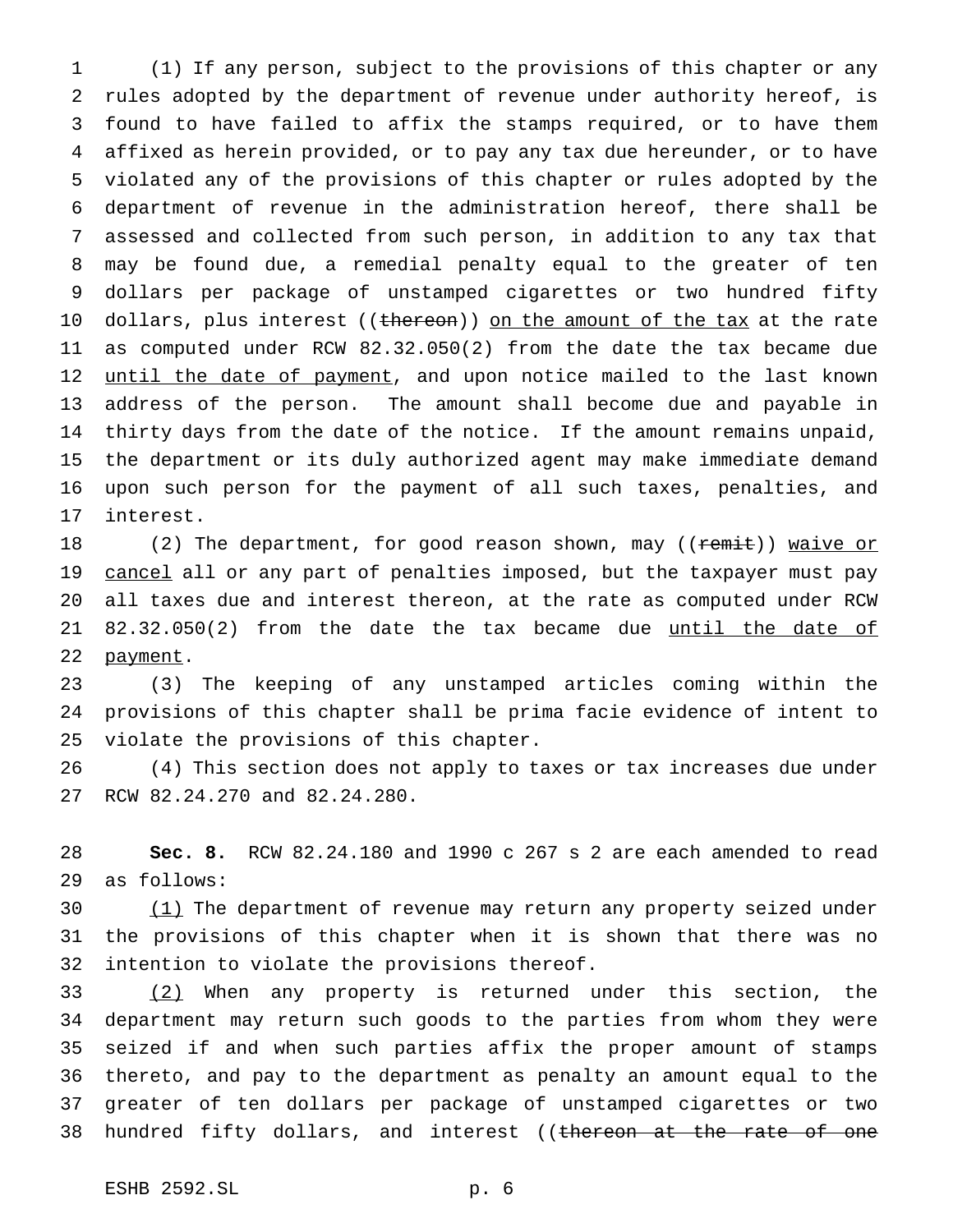1 percent for each thirty days or portion thereof)) on the amount of the 2 tax at the rate as computed under RCW 82.32.050(2) from the date the 3 tax became due until the date of payment, and in such cases, no advertisement shall be made or notices posted in connection with said seizure.

 **Sec. 9.** RCW 82.24.270 and 1995 c 278 s 12 are each amended to read as follows:

 (1) All cigarettes taxed under this chapter that are given away for advertising or other purposes are not required to have the state tax stamp affixed. Instead, the manufacturer of the cigarettes shall pay the tax on a monthly tax return to be supplied by the department.

 (2) The tax is due on or before the twenty-fifth day of the month following the month in which the taxable activities, that is the providing of cigarette samples, occur. If not paid by the due date, 15 interest applies to any unpaid tax  $((or penalty))$ . Interest shall be calculated at the rate as computed under RCW 82.32.050(2) from the date 17 the tax became due until the date of payment.

 (3) If upon examination of any returns or from other information obtained by the department it appears that a tax or penalty has been paid less than that properly due, the department shall assess against the taxpayer the additional amount found to be due. The department shall notify the taxpayer by mail of the additional amount due, including any applicable penalties and interest. The taxpayer shall pay the additional amount within thirty days from the date of the notice, or within such further time as the department may provide.

 (4) All the cigarettes must evidence the payment of the tax by having printed on their packages wording to the following effect: "Complimentary, not for sale, all applicable state taxes paid by manufacturer."

 (5) All of chapter 82.32 RCW applies to taxes due under this section except: RCW 82.32.050(1) and 82.32.270.

 **Sec. 10.** RCW 82.24.280 and 1995 c 278 s 13 are each amended to read as follows:

 (1) Any additional tax liability arising from a tax rate increase under this chapter shall be paid, along with reports and returns prescribed by the department, on or before the last day of the month in which the increase becomes effective.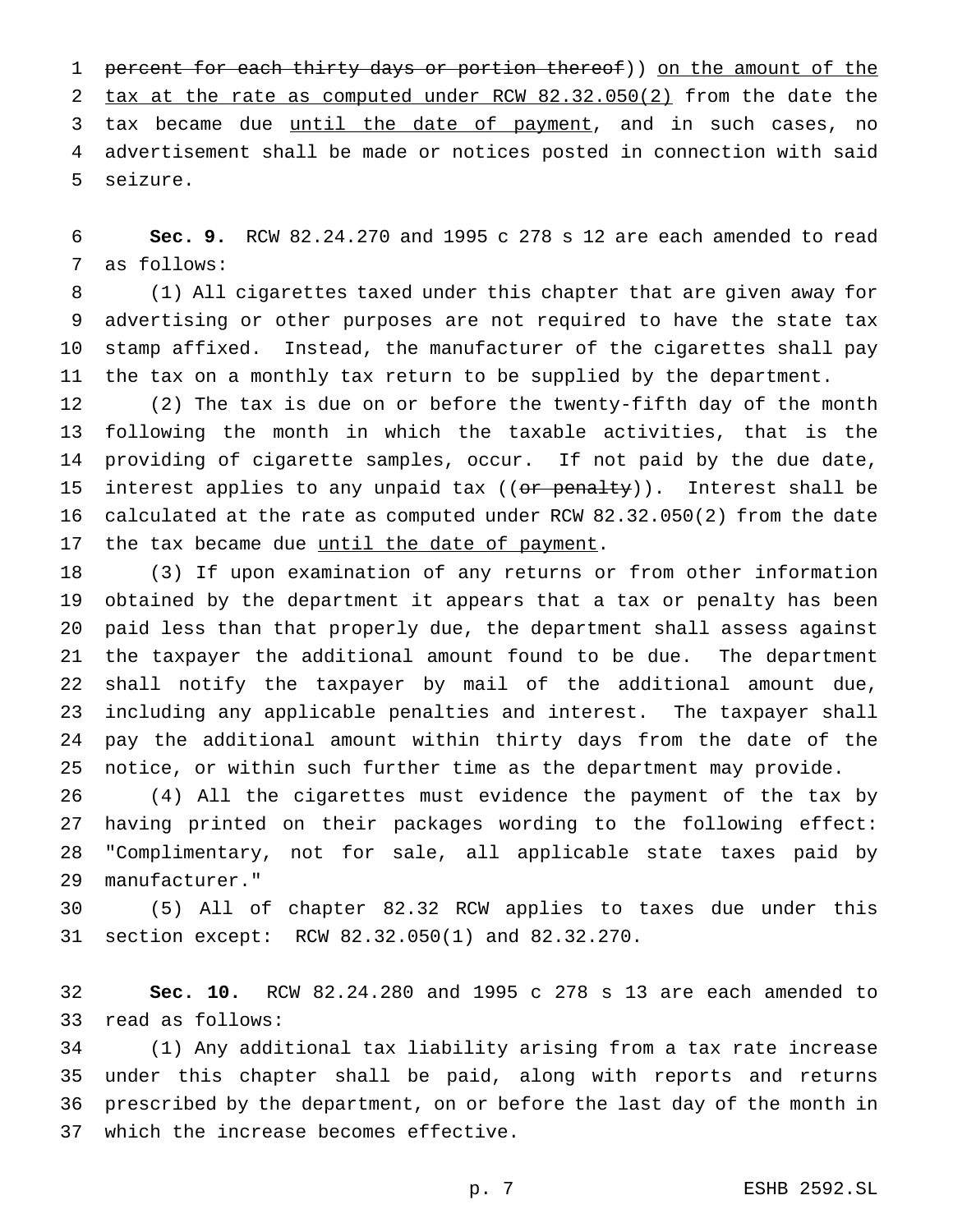(2) If not paid by the due date, interest shall apply to any unpaid 2 tax ((or penalty)). Interest shall be calculated at the rate as computed under RCW 82.32.050(2) from the date the tax became due until 4 the date of payment.

 (3) If upon examination of any returns or from other information obtained by the department it appears that a tax or penalty has been paid less than that properly due, the department shall assess against the taxpayer such additional amount found to be due. The department shall notify the taxpayer by mail of the additional amount due, including any applicable penalties and interest. The taxpayer shall pay the additional amount within thirty days from the date of the notice, or within such further time as the department may provide. (4) All of chapter 82.32 RCW applies to tax rate increases except:

RCW 82.32.050(1) and 82.32.270.

 **Sec. 11.** RCW 63.29.340 and 1983 c 179 s 34 are each amended to read as follows:

 (1) A person who fails to pay or deliver property within the time prescribed by this chapter shall be required to pay to the department 19 interest at the ((maximum rate permitted under RCW 19.52.020)) rate as 20 computed under RCW 82.32.050(2) from the date the property should have 21 been paid or delivered until the property is paid or delivered.

22 (2) A person who willetully fails to render any report, to pay or deliver property, or to perform other duties required under this chapter shall pay a civil penalty of one hundred dollars for each day the report is withheld or the duty is not performed, but not more than five thousand dollars, plus one hundred percent of the value of the property which should have been reported, paid or delivered.

28 (3) A person who willfully refuses after written demand by the department to pay or deliver property to the department as required under this chapter or who enters into a contract to avoid the duties of this chapter is guilty of a gross misdemeanor and upon conviction may be punished by a fine of not more than one thousand dollars or imprisonment for not more than one year, or both.

 **Sec. 12.** RCW 54.28.060 and 1957 c 278 s 6 are each amended to read as follows:

36 Interest at the rate ((of six percent per annum)) as computed under  $RCW 82.32.050(2)$  shall be added to the tax hereby imposed ((after))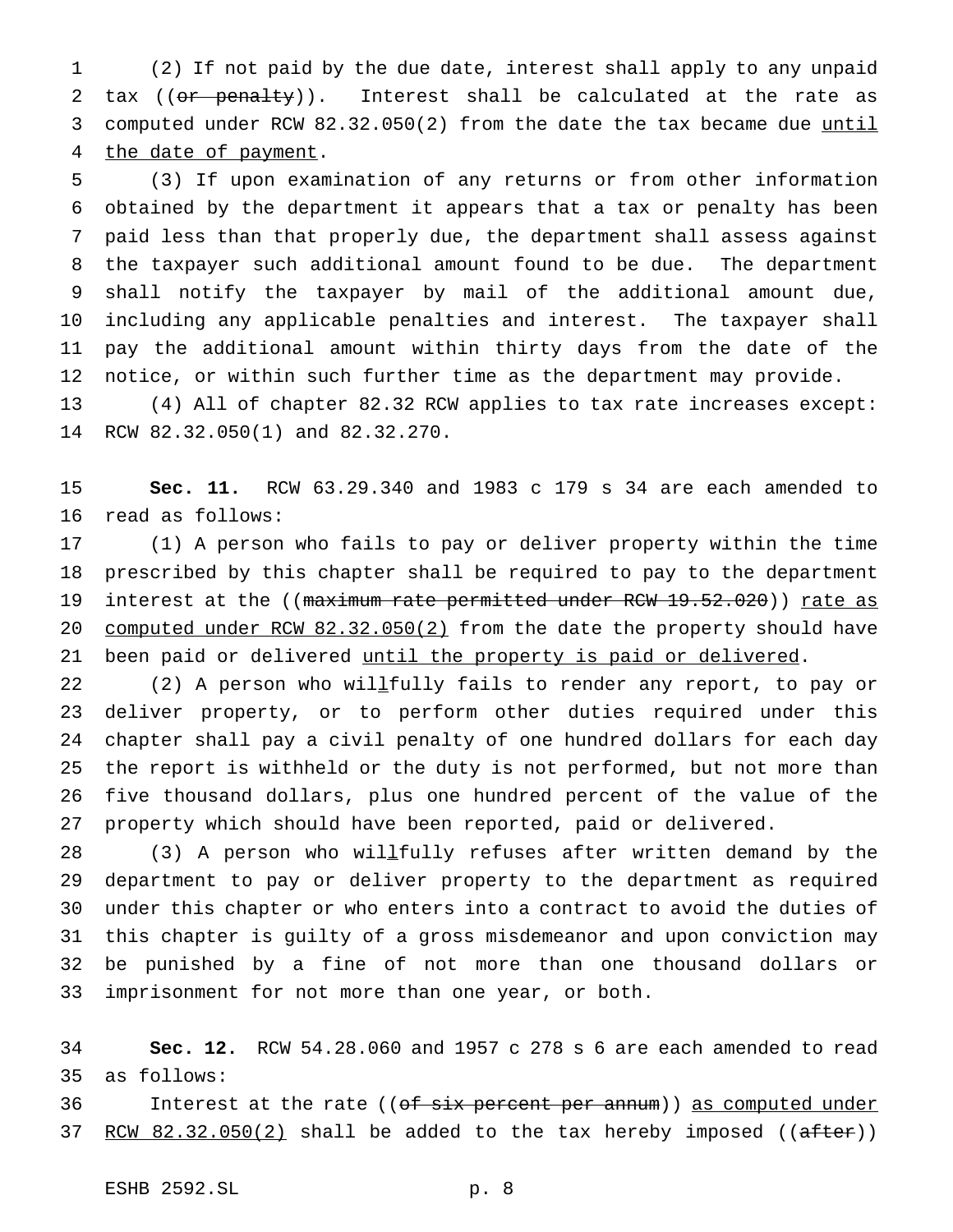1 from the due date until the date of payment. The tax shall constitute a debt to the state and may be collected as such.

 **Sec. 13.** RCW 83.100.070 and 1988 c 64 s 8 are each amended to read as follows:

 (1) Any tax due under this chapter which is not paid by the due date under RCW 83.100.060(1) shall bear interest at the rate of twelve 7 percent per annum from the date the tax is due until ((paid)) the date 8 of payment.

 (2) Interest imposed under this section for periods after the 10 effective date of this act shall be computed at the rate as computed under RCW 82.32.050(2). The rate so computed shall be adjusted on the 12 first day of January of each year.

 (3) If the Washington return is not filed when due under RCW 83.100.050, then the person required to file the federal return shall pay, in addition to interest, a penalty equal to five percent of the tax due for each month after the date the return is due until filed. No penalty may exceed twenty-five percent of the tax.

 **Sec. 14.** RCW 83.100.130 and 1988 c 64 s 12 are each amended to read as follows:

20 (1) Whenever the department determines that a person required to file the federal return has overpaid the tax due under this chapter, the department shall refund the amount of the overpayment, together with interest at the then existing rate under RCW 83.100.070(1). If the application for refund, with supporting documents, is filed within four months after an adjustment or final determination of federal tax liability, the department shall pay interest until the date the refund is mailed. If the application for refund, with supporting documents, is filed after four months after the adjustment or final determination, the department shall pay interest only until the end of the four-month period.

 (2) Interest refunded under this section for periods after the 32 effective date of this act shall be computed on a daily basis at the rate as computed under RCW 82.32.050(2) less one percentage point, and 34 shall be refunded from the date of overpayment until the date the 35 refund is mailed. The rate so computed shall be adjusted on the first 36 day of January of each year.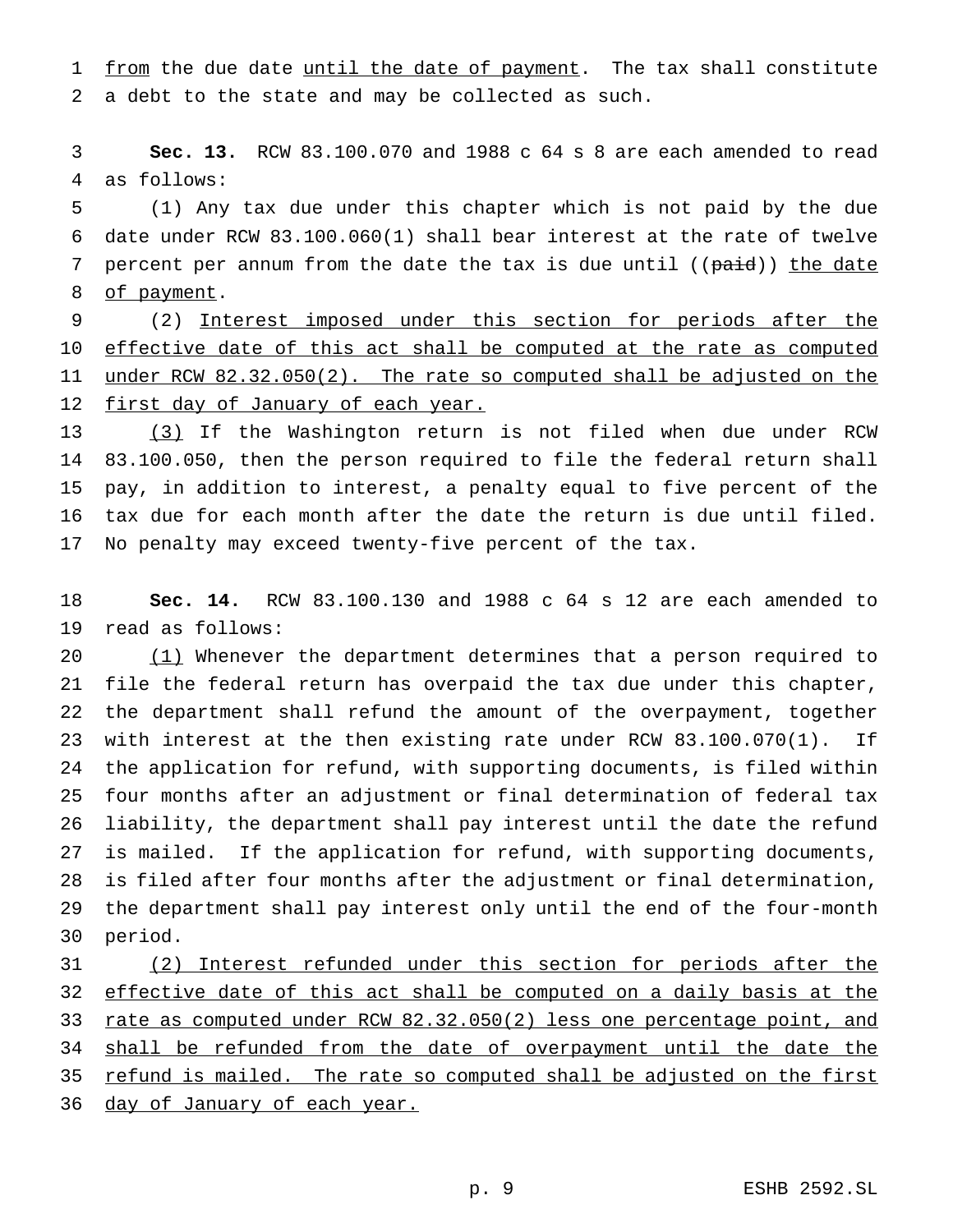**Sec. 15.** RCW 82.32.090 and 1992 c 206 s 3 are each amended to read as follows:

 (1) If payment of any tax due on a return to be filed by a taxpayer is not received by the department of revenue by the due date, there shall be assessed a penalty of five percent of the amount of the tax; 6 and if the tax is not received ((within thirty days after)) on or 7 before the last day of the month following the due date, there shall be 8 assessed a total penalty of ten percent of the amount of the tax; and 9 if the tax is not received ((within sixty days after)) on or before the 10 last day of the second month following the due date, there shall be assessed a total penalty of twenty percent of the amount of the tax. No penalty so added shall be less than five dollars.

 (2) If payment of any tax assessed by the department of revenue is not received by the department by the due date specified in the notice, or any extension thereof, the department shall add a penalty of ten percent of the amount of the additional tax found due. No penalty so added shall be less than five dollars.

 (3) If a warrant be issued by the department of revenue for the collection of taxes, increases, and penalties, there shall be added thereto a penalty of five percent of the amount of the tax, but not less than ten dollars.

 (4) If the department finds that all or any part of a deficiency resulted from the disregard of specific written instructions as to reporting or tax liabilities, the department shall add a penalty of ten percent of the amount of the additional tax found due because of the failure to follow the instructions. A taxpayer disregards specific written instructions when the department of revenue has informed the taxpayer in writing of the taxpayer's tax obligations and the taxpayer fails to act in accordance with those instructions unless the department has not issued final instructions because the matter is under appeal pursuant to this chapter or departmental regulations. The department shall not assess the penalty under this section upon any taxpayer who has made a good faith effort to comply with the specific written instructions provided by the department to that taxpayer. Specific written instructions may be given as a part of a tax assessment, audit, determination, or closing agreement, provided that such specific written instructions shall apply only to the taxpayer addressed or referenced on such documents. Any specific written instructions by the department of revenue shall be clearly identified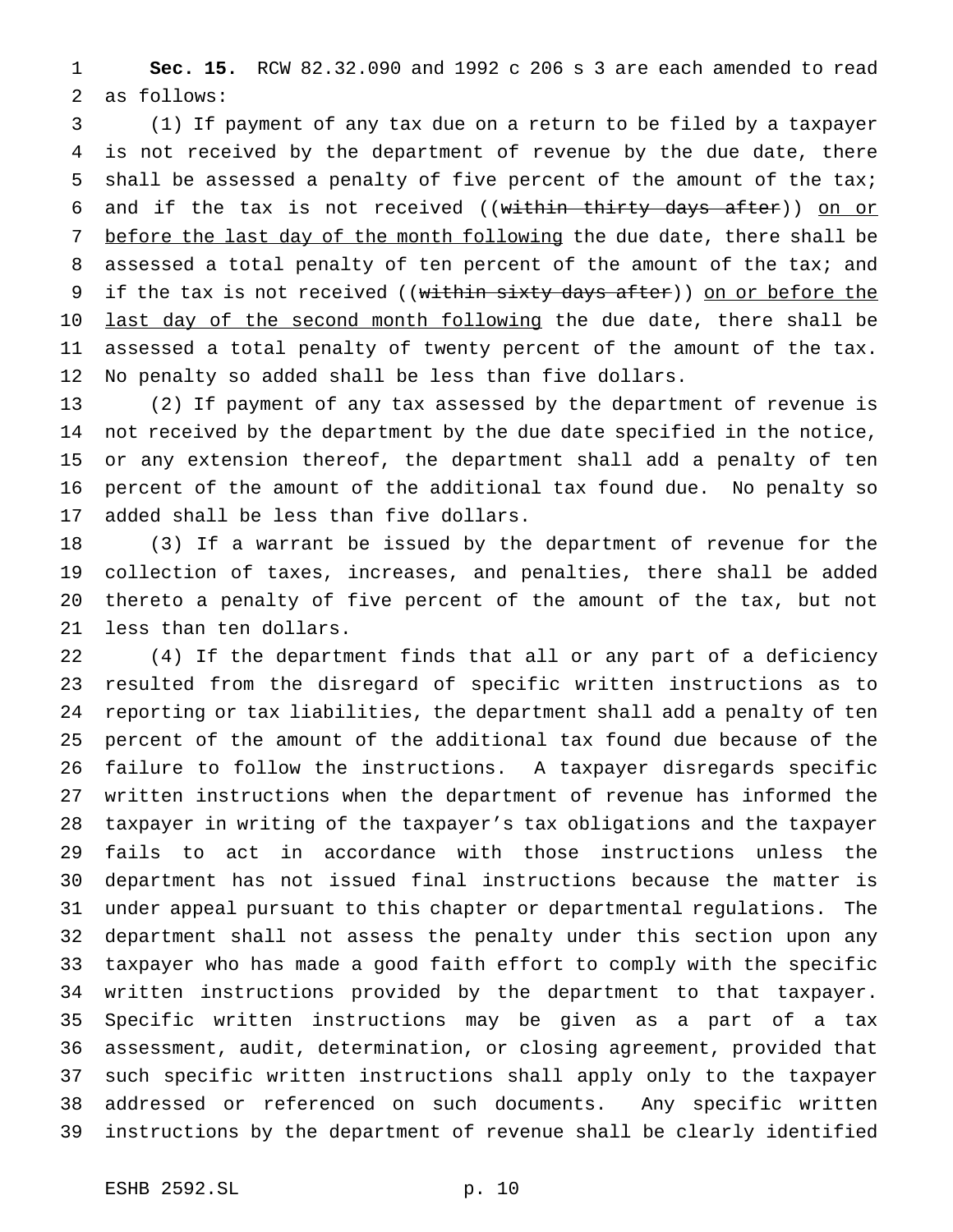1 as such and shall inform the taxpayer that failure to follow the 2 instructions may subject the taxpayer to the penalties imposed by this 3 subsection.

 (5) If the department finds that all or any part of the deficiency resulted from an intent to evade the tax payable hereunder, a further penalty of fifty percent of the additional tax found to be due shall be 7 added.

8 (6) The aggregate of penalties imposed under subsections (1), (2), 9 and (3) of this section ((for failure to pay a tax due on a return by 10 the due date, late payment of any tax, increase, or penalty, or 11 issuance of a warrant)) shall not exceed thirty-five percent of the tax 12 due, or twenty dollars, whichever is greater. This subsection does not 13 prohibit or restrict the application of other penalties authorized by 14 law.

15 (7) The department of revenue may not impose both the evasion 16 penalty and the penalty for disregarding specific written instructions 17 on the same tax found to be due.

18 (8) For the purposes of this section, "return" means any document 19 a person is required by the state of Washington to file to satisfy or 20 establish a tax or fee obligation that is administered or collected by 21 the department of revenue, and that has a statutorily defined due date.

22 **Sec. 16.** RCW 54.28.040 and 1982 1st ex.s. c 35 s 20 are each 23 amended to read as follows:

24 ((Prior to)) (1) Before May 1st, the department of revenue shall compute the tax imposed by this chapter for the last preceding calendar year and notify the district of the amount thereof, which shall be payable on or before the following June 1st.

28 (2) If payment of any tax is not received by the department on or 29 before the due date, there shall be assessed a penalty of five percent 30 of the amount of the tax; if the tax is not received within one month 31 of the due date, there shall be assessed a total penalty of ten percent 32 of the amount of the tax; and if the tax is not received within two 33 months of the due date, there shall be assessed a total penalty of 34 twenty percent of the amount of the tax.

35 (3) Upon receipt of the amount of each tax imposed the department of revenue shall deposit the same with the state treasurer, who shall deposit four percent of the revenues received under RCW 54.28.020(1) and 54.28.025(1) and all revenues received under RCW 54.28.020(2) and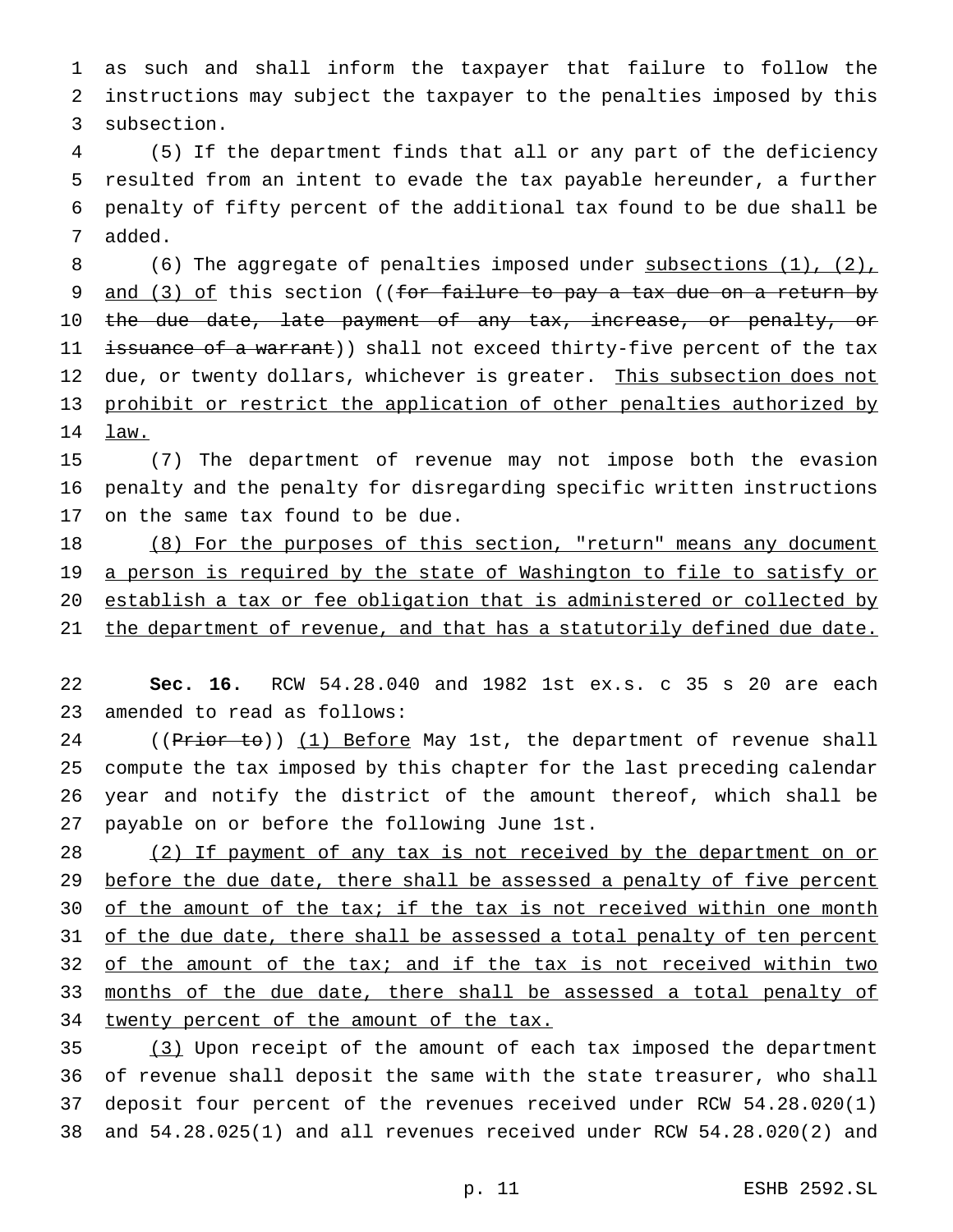54.28.025(2) in the general fund of the state and shall distribute the remainder in the manner hereinafter set forth. The state treasurer shall send a duplicate copy of each transmittal to the department of 4 revenue.

5 **Sec. 17.** RCW 82.32.105 and 1975 1st ex.s. c 278 s 78 are each 6 amended to read as follows:

7 (1) If the department of revenue finds that the payment by a 8 taxpayer of a tax less than that properly due or the failure of a 9 taxpayer to pay any tax by the due date was the result of circumstances 10 beyond the control of the taxpayer, the department of revenue shall 11 waive or cancel any ((interest or)) penalties imposed under this 12 chapter with respect to such tax. ((The department of revenue shall 13 prescribe rules for the waiver or cancellation of interest or penalties 14 imposed by this chapter. Notwithstanding the foregoing the amount of 15 any interest which has been waived, canceled or refunded prior to May 16 <del>1, 1965 shall not be reassessed according to the provisions of this</del> 17 chapter.))

18 (2) The department shall waive or cancel the penalty imposed under 19 RCW 82.32.090(1) when the circumstances under which the delinquency 20 occurred do not qualify for waiver or cancellation under subsection (1) 21 of this section if:

22 (a) The taxpayer requests the waiver for a tax return required to 23 be filed under RCW 82.32.045, 82.23B.020, 82.27.060, 82.29A.050, or 24 84.33.086; and

25 (b) The taxpayer has timely filed and remitted payment on all tax 26 returns due for that tax program for a period of twenty-four months 27 immediately preceding the period covered by the return for which the 28 waiver is being requested.

29 (3) The department shall waive or cancel interest imposed under 30 this chapter if:

31 (a) The failure to timely pay the tax was the direct result of 32 written instructions given the taxpayer by the department; or

33 (b) The extension of a due date for payment of an assessment of 34 deficiency was not at the request of the taxpayer and was for the sole 35 convenience of the department.

36 (4) The department of revenue shall adopt rules for the waiver or 37 cancellation of penalties and interest imposed by this chapter.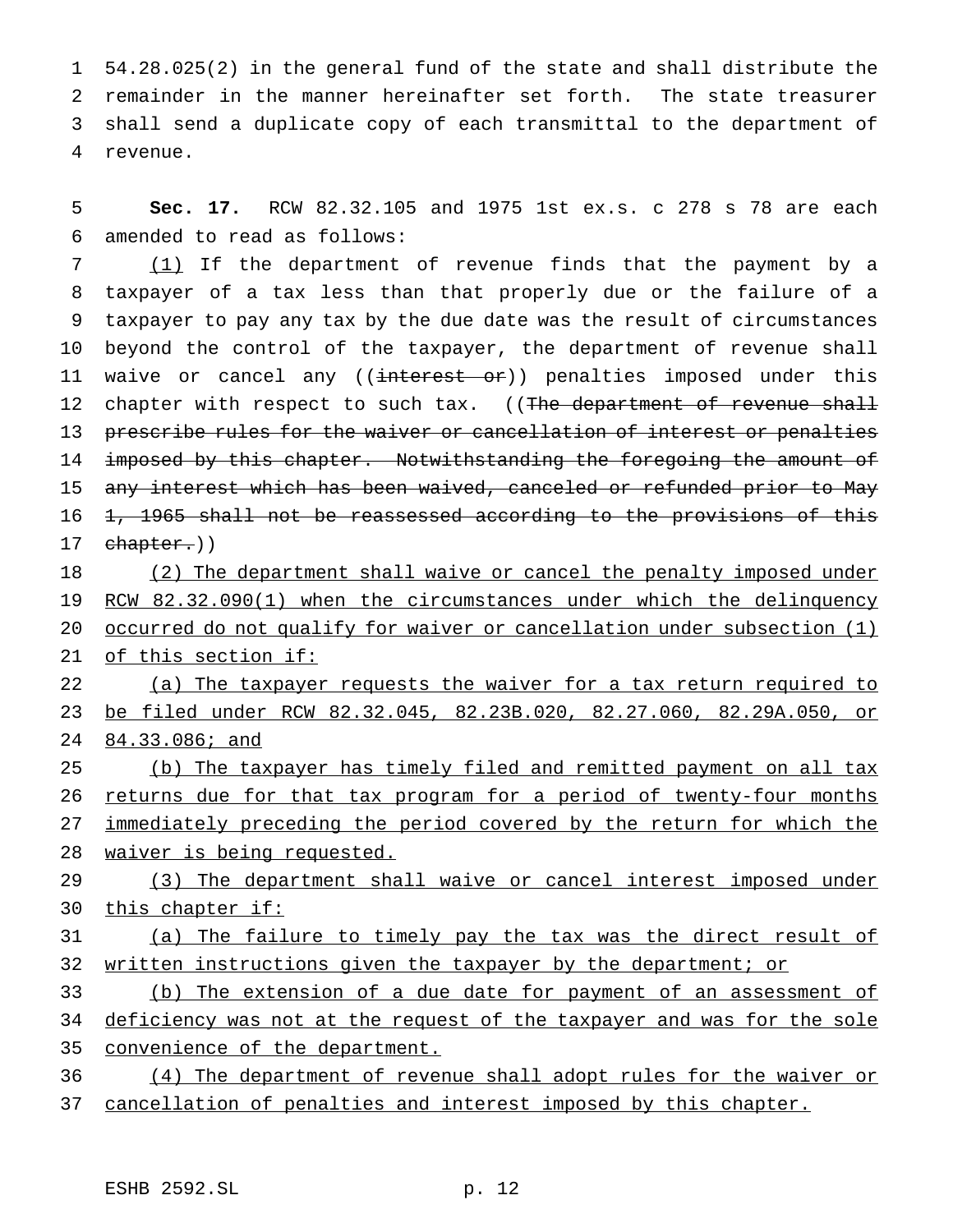NEW SECTION. **Sec. 18.** A new section is added to chapter 83.100 RCW to read as follows:

 The department may enter into closing agreements as provided in RCW 82.32.350 and 82.32.360.

 **Sec. 19.** RCW 82.12.045 and 1983 c 77 s 2 are each amended to read as follows:

 (1) In the collection of the use tax on motor vehicles, the department of revenue may designate the county auditors of the several counties of the state as its collecting agents. Upon such designation, it shall be the duty of each county auditor to collect the tax at the time an applicant applies for the registration of, and transfer of title to, the motor vehicle, except in the following instances:

13 ( $(\frac{1}{1})$ ) (a) Where the applicant exhibits a dealer's report of sale showing that the retail sales tax has been collected by the dealer; 15  $((+2))$  (b) Where the application is for the renewal of

registration;

17 ( $((+3))$  (c) Where the applicant presents a written statement signed by the department of revenue, or its duly authorized agent showing that no use tax is legally due; or

 $((+4))$   $(d)$  Where the applicant presents satisfactory evidence showing that the retail sales tax or the use tax has been paid by him on the vehicle in question.

 (2) The term "motor vehicle," as used in this section means and includes all motor vehicles, trailers and semitrailers used, or of a type designed primarily to be used, upon the public streets and highways, for the convenience or pleasure of the owner, or for the conveyance, for hire or otherwise, of persons or property, including fixed loads, facilities for human habitation, and vehicles carrying exempt licenses.

 (3) It shall be the duty of every applicant for registration and transfer of certificate of title who is subject to payment of tax under this section to declare upon his application the value of the vehicle for which application is made, which shall consist of the consideration 34 paid or contracted to be paid therefor. ((Any person wilfully misrepresenting, or failing or refusing to declare upon his 36 application, such value shall be guilty of a gross misdemeanor.))

 (4) Each county auditor who acts as agent of the department of revenue shall at the time of remitting license fee receipts on motor